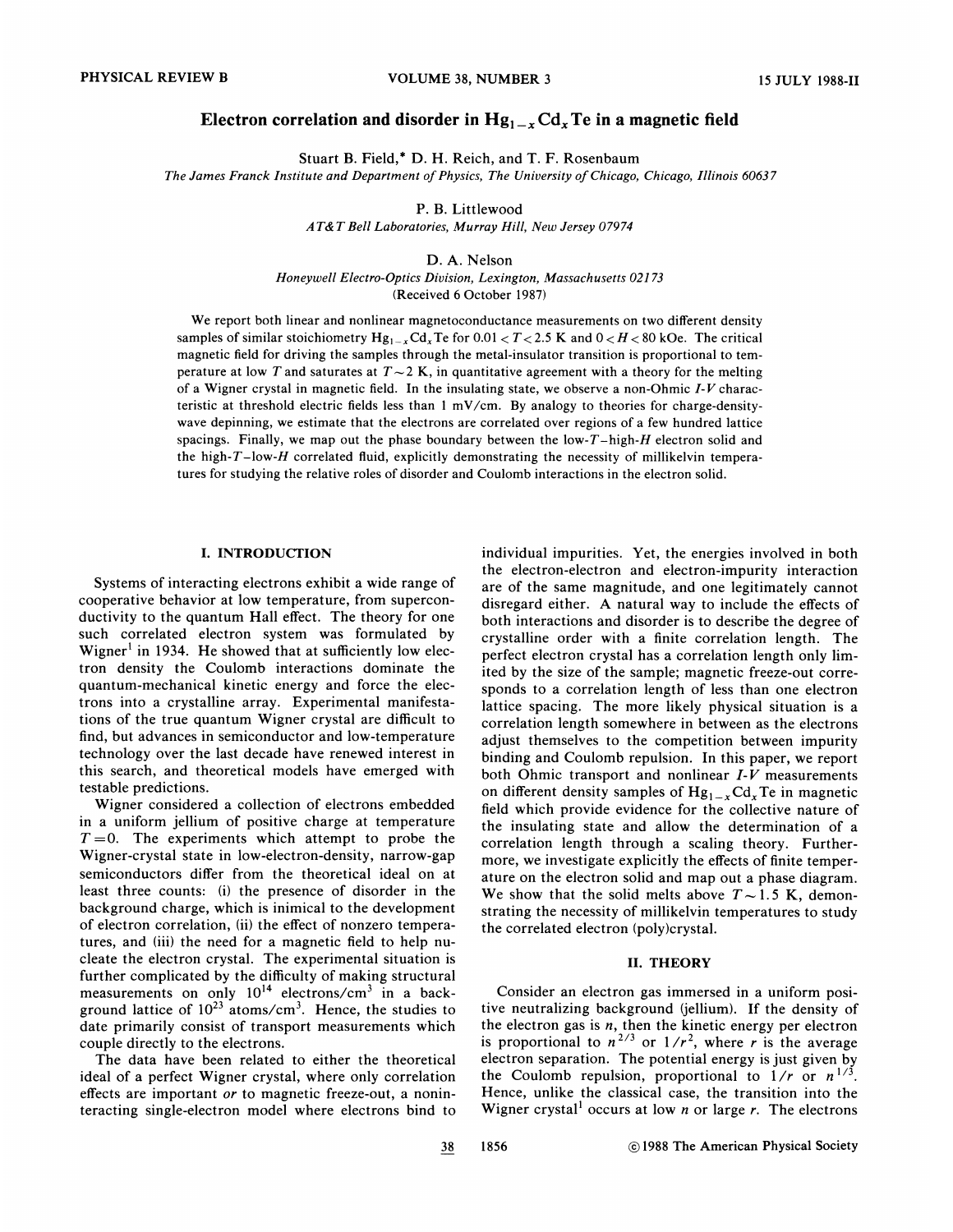find it energetically favorable to get as far from each other as possible, and they do not have enough kinetic energy to move off the lattice.

Two electron systems which are possible candidates for Wigner crystallization are elemental metals and doped semiconductors. If the conduction-band electrons would localize in the metal, and if we ignore screening, then the potential energy  $E_p \approx e^2/r$ . Furthermore, if we approximate the effective mass  $m^*$  as the mass of the electron  $m_i$ then the kinetic energy would be determined by the uncertainty principle,  $E_k \approx \hbar^2/2m(r/a)^2$ , where a is a parameter setting the distance by which an electron may wander from its lattice site. The Lindemann melting criterion<sup>2</sup> requires  $a < 10$ , and the crystallization condition,  $E_p \gg E_k$ , gives  $n_W \ll 5 \times 10^{19}$  cm<sup>-3</sup>. However, the elemental metal with the lowest electron density is cesium where  $n = 9.1 \times 10^{21}$  cm<sup>-3</sup> $> n_W$ .

Much lower electron densities can be obtained in doped semiconductors. Following the arguments above,  $E_n \approx e^2/\epsilon r$ , where  $\epsilon$  is the dielectric constant of the crystal lattice, and  $E_k \approx \hbar^2 / 2m^* (r/10)^2$ . These expressions yield the inequality  $n_W \ll (5 \times 10^{19} \text{ cm}^{-3})/[\epsilon (m/m^*)]^3$ . In silicon, for example,  $\epsilon(m/m^*)=32$ , giving the criterion that the dopant density  $n_{W} \ll 2 \times 10^{15}$  cm<sup>-3</sup>. Although silicon can be doped at this level, the few donor electrons simply will be pinned to impurity sites at low T.

If the disorder in the positive background charge is to be averaged over, and if the energy scale for Coulomb interactions of electrons with charged impurities is to be comparable to the Coulomb interaction between electrons, then the semiconductor must be degenerately doped. Mott's criterion for the critical density at the above the contract transition in the critical density at the metal-insulator transition<sup>3</sup> is  $n_c^{1/3} a_B^* = 0.26$ , where  $a_B^* = \epsilon(m/m^*)a_0$  is the electron's effective Bohr radius and  $a_0 = 0.53$  Å. This leads to the requirement that and  $a_0 = 0.53$  A. This leads to the requirement that  $n_c > (1 \times 10^{23} \text{ cm}^{-3})/[\epsilon(m/m^*)]^3$ , whereas the require ment for Wigner crystallization was that  $n_w \ll (5 \times 10^{19}$  $\text{cm}^{-3}$ /[ $\epsilon$ (m/m<sup>\*</sup>)]<sup>3</sup>. Clearly, these two inequalities cannot be satisfied simultaneously.

A resolution to this problem came from Durkan et  $al.$ ,<sup>4</sup> who made the suggestion that certain magnetoresistance anomalies in InSb might be due to the formation of a Wigner crystal by the donor electrons at high magnetic field. Classically, the effect of a magnetic field, H, on a charged particle is to force it into a circular orbit, with radius  $l = (\hbar c / eH)^{1/2}$ . Thus, in a large magnetic field along  $\hat{z}$ , we expect the electron states to be tight orbits in the x-y plane, with dispersion in the z direction. The field also serves to reduce the Fermi energy because of the formation of sharply spiked Landau levels in the density of states. At a sufficiently high magnetic field, all the electrons condense into the lowest (spin-split) Landau level and the kinetic energy is set by the magnetic length l, decreasing with field as  $1/H^{1/2}$ . Narrow-gap semiconductors like InSb and  $Hg_{1-x}Cd_xTe$  are particularly well suited to the study of the localizing effects of magnetic fields; their light conduction-band effective masses give magnetic g factors and, hence, effective fields 2 orders of magnitude larger than the bare electron value. Furthermore, the combination of small  $m^*$  and large  $\epsilon$  can give

an effective Bohr radius as large as 1000  $\AA$  and metalli behavior for carrier densities as low as  $10^{14}$  cm<sup>-3</sup>.

The picture of long, parallel "rods" of electrons shows how they might crystallize in the  $x-y$  plane. The question of how they localize in the z direction was addressed by Kleppmann and Elliott.<sup>5</sup> They used a variational technique to show that the energy of these rod states is lowered if the electrons order along the length of the rods, an ordering again brought about by the Coulomb repulsion. They found that the electrons lie in cigarshaped wave packets, elongated in the direction of the field. Thus, they predicted a three-dimensional, but anisotropic Wigner crystal. Kleppmann and Elliott also estimated the melting temperature of the crystal, based on calculations of the crystal's cohesive energy and using the Lindemann criterion. Following their approach, one may construct a phase diagram in the  $H$ -T plane.

The problem of the Wigner crystal in magnetic field was treated as well by Gerhardts,<sup>6</sup> who used the Hartree-Fock approximation to construct a phase diagram without resorting to the Lindemann criterion. However, Gerhardts finds the unphysical result that at large  $H$  the melting temperature should decrease with increasing  $H$ . This is no doubt an artifact of the Hartree-Fock approximation, which gives a continuous melting transition. Physically, we expect the melting temperature to saturate<sup>1,5</sup> in the large-field limit.

None of these theoretical treatments address the important question of disorder. In a doped semiconductor, in particular, we know that disorder will be important because of the presence of charged donor impurities. Disorder is antagonistic to the formation of a Wigner-crystal phase; in three dimensions, one expects that there will be no true long-range order even if the disordering potential is weak. Nevertheless, if the effects of disorder are small the crystalline order should persist up to some correlation length L, which may be much larger than the Wigner-crystal lattice spacing  $R_0 = n^{-1/3}$ . With increas ing disorder the correlation length shrinks; once  $L \sim R_0$ the state is better described as an "electron glass."<sup>7</sup>

Even when  $L$  is large, random impurities and other disorder will pin the electron lattice. This pinning leads to two experimentally observable effects. First, we expect a degenerately doped semiconductor to undergo a metalinsulator transition as the magnetic field is increased. The electrons condense into a pinned electron state and the conductivity drops precipitously. Any remnant conductivity is probably a finite-temperature effect due to thermally excited electrons or, possibly, to diffusion along the electron-crystal grain boundaries.<sup>8</sup> Second, it should be possible to depin the crystal by application of an electric field. This depinning will manifest itself as an increase in conductivity at some threshold field  $E_d$ , that is, as a nonlinear I-V characteristic.

We estimate the depinning field by using the analysis previously applied to sliding charge-density waves.<sup>9</sup> The correlation length  $L$  is determined by a competition between the elastic stiffness of the electron lattice and the local random potential. A classical model Hamiltonian describes the interaction of the electron lattice with the underlying potential  $\Phi$ , valid for  $L \gg R_0$ .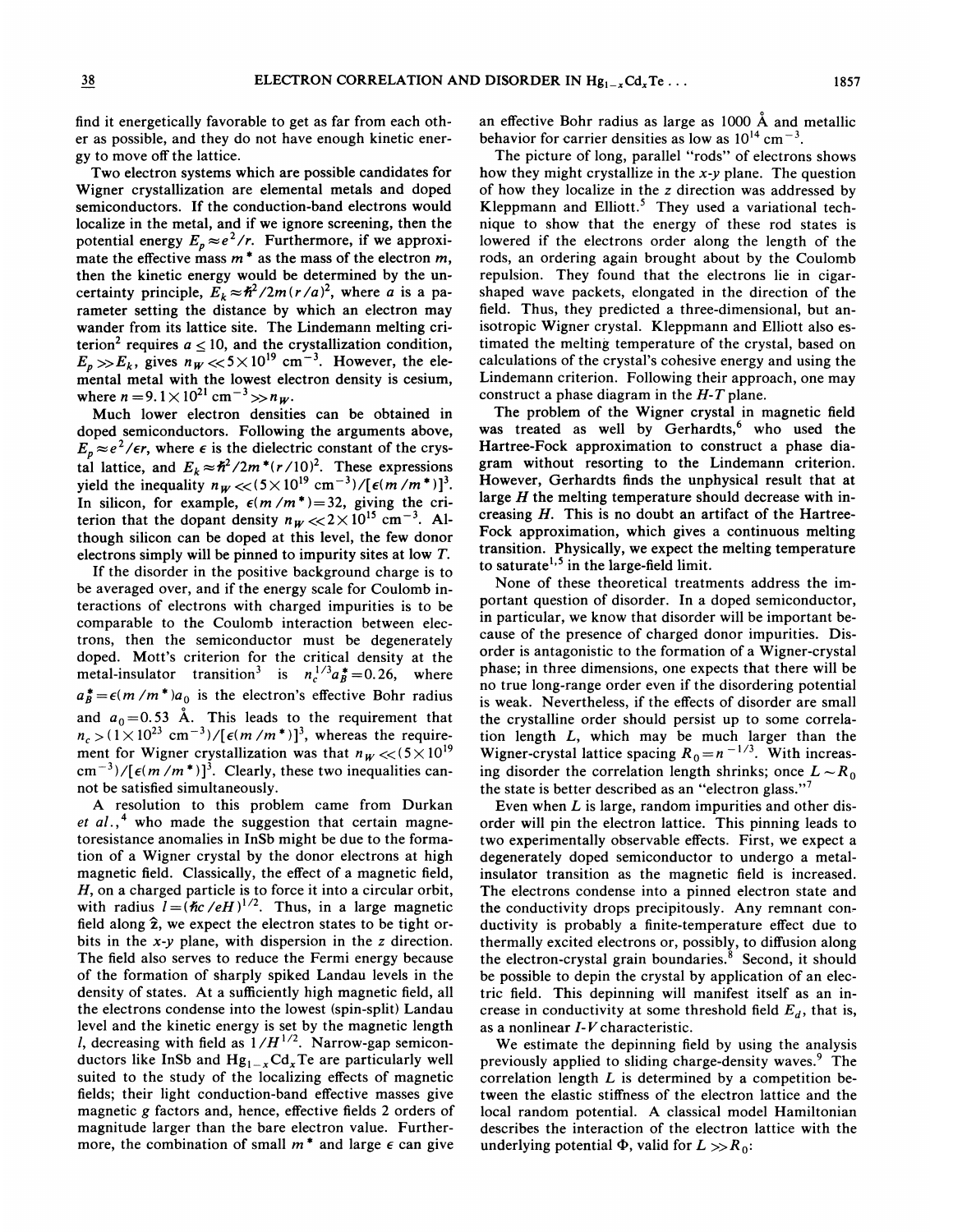$$
H = \int d^3r \left[ \frac{1}{2} K \mid \nabla u \mid ^2 + \rho_c E u + \sum_i \Phi_i (r - u(r) - R_i) \right].
$$

Here  $u(r)$  is the local distortion of the electron lattice,  $K \sim e^2 R_0^{-4} \epsilon_{\infty}^{-1}$  the shear modulus of the lattice, and  $\Phi_i$ the potential due to impurities at positions  $R_i$  or other disorder. If  $L$  is large compared to the average impurity spacing  $c^{-1/3}$ , where c is the impurity concentration, then  $L$  is determined by the expression

$$
K(R_0/L)^2 \approx (c \langle \Phi^2 \rangle / L^3)^{1/2} ,
$$

where  $\langle \rangle$  denotes a spatial average. The electric field E couples to the full charge density  $\rho_c \approx ne$ ; thus, the threshold for sliding will be approximately

$$
E_d \approx A(K/\rho_c R_0)(L/R_0)^{-2}
$$

where  $A$  is a numerical prefactor of order unity. This estimate does not require any assumptions about the strength of the potential  $\Phi$ ; however, if the impurity potential were to dominate, then  $L/R_0 \approx 1$  and the above analysis would not apply. In this strong-pinning limit, the electrons are strongly correlated with individual impurities, and hardly at all with each other. This situation is usually called magnetic freeze-out.

In summary, the theoretical picture of a Wigner crystal in a doped semiconductor looks as follows. At low magnetic fields  $H$ , the sample is metallic. As  $H$  is increased, the electrons suddenly coalesce into a crystalline phase, with a concomitant drop in conductivity. The crystal may be melted by increasing the temperature sufficiently. In a low electric field, the domains of the electron crystal are pinned to impurities. An increase in the electric field beyond  $E_d$  depins the crystal, leading to nonlinear  $I-V$ characteristics. The correlation length  $L$  can be estimated from the value of  $E_d$ .

Other instabilities are also possible if the band structure is not simple. If the spin splitting between bands is small so that both spins are occupied in the extreme quantum limit, then a spin-density wave may form. This is a possibility in the case of graphite at very large ( $\geq 200$  $kOe$ ) magnetic fields.<sup>10</sup> In a multivalley semiconductor an instability toward the formation of "valley densit<br>waves" may occur.<sup>11</sup> Neither of these situations is real waves" may occur.<sup>11</sup> Neither of these situations is realized in the case of  $Hg_{1-x}Cd_xTe$ , which has a single conduction band and a spin splitting of roughly half the cyclotron energy.

## III. EXPERIMENTAL BACKGROUND

We confine ourselves here to discussions of the work on narrow-gap semiconductors, but note the extensive literature on related systems such as colloidal crystals,<sup>12</sup>

graphite in high magnetic field, <sup>10</sup> heavy-ion plasmas, <sup>1</sup> and electrons on the surface of helium.<sup>14</sup> Narrow-gap semiconductors are attractive candidates for studying Wigner crystallization because they can satisfy the Mott criterion for metallic behavior at donor density as low as  $10^{14}$  cm<sup>-3</sup>, while the small effective masses of the carriers allows the extreme quantum limit, and, subsequently, the insulating state to be reached at magnetic fields of only a few kilo-oersteds. The alloy  $Hg_{1-x}Cd_xTe$  is especially appealing because many parameters of the system<sup>15</sup> (e.g., band gap and effective mass) may be varied continuously by changing the Cd concentration  $x$ . Pure CdTe is a semiconductor with a band gap of  $1.58$  eV. Pure HgTe is a semimetal where the conduction and valence bands overlap by 0.28 eV. The solid solution,  $Hg_{1-x}Cd_xTe$ , has a semimetal-semiconductor transition at  $x = 0.146$ . As x is reduced from 1, the conduction and valence bands approach each other, the curvature of the conduction band increases, and  $m^*$  decreases rapidly. When the bands touch, the curvature is infinite and  $m^* = 0$ .

The semiconducting wafers used in our experiments were oriented single crystals grown at Honeywell by a new process referred to as the DME technique.<sup>16</sup> This seeded bulk-growth method enables significant improvements over conventional growth techniques in the areas of crystallinity, purity, compositional uniformity, precipitate density, and reproducibility. The total variation in  $x$ across a 15-mm-diam wafer is in general less than 0.008; in the particular samples we used, it was always less than 0.003. The  $T=77$  K mobilities of these crystals are also typically 50% higher than those grown by conventional methods. The samples are doped to the required donor density with Ga or In impurities. We studied intensively samples cut from two wafers, referred to in the text as S1 and S2. The relevant parameters of these two wafers are given in Table I.

### A. Sample preparation

Three technical problems had to be overcome in order to make reliable samples from the high-quality Honeywell wafers. The first of these was an oxide surface layer that developed over time, which could lead to anomalous results. The second was a sensitivity to high  $($  > 100 °C) temperatures which could change the sample's carrier density. The final problem was  $Hg_{1-x}Cd_xTe's$  extreme brittleness, which demanded that delicacy be exercised in handling the material.

Questions about the existence and effects of a surface oxide layer on  $Hg_{1-x}Cd_xTe$  have concerned many workers.  $17-21$  There now seems to be no doubt that such a layer may in fact be grown, and that it greatly affects the

TABLE I. Parameters of the  $Hg_{1-x}Cd_xTe$  samples used in the experiments.

|                | . .<br>. . |                             |                    |                                  |                                   |
|----------------|------------|-----------------------------|--------------------|----------------------------------|-----------------------------------|
| Sample         | x          | $(10^{14} \text{ cm}^{-3})$ | $m/m$ <sup>*</sup> | $\boldsymbol{\epsilon}_{\infty}$ | $\mu$ (T=77 K)<br>$(cm^2/V \sec)$ |
| S <sub>1</sub> | 0.2378     | 1.40                        | 80                 | 20                               | 150000                            |
| S <sub>2</sub> | 0.2250     | 2.30                        | 95                 | 20                               | 171000                            |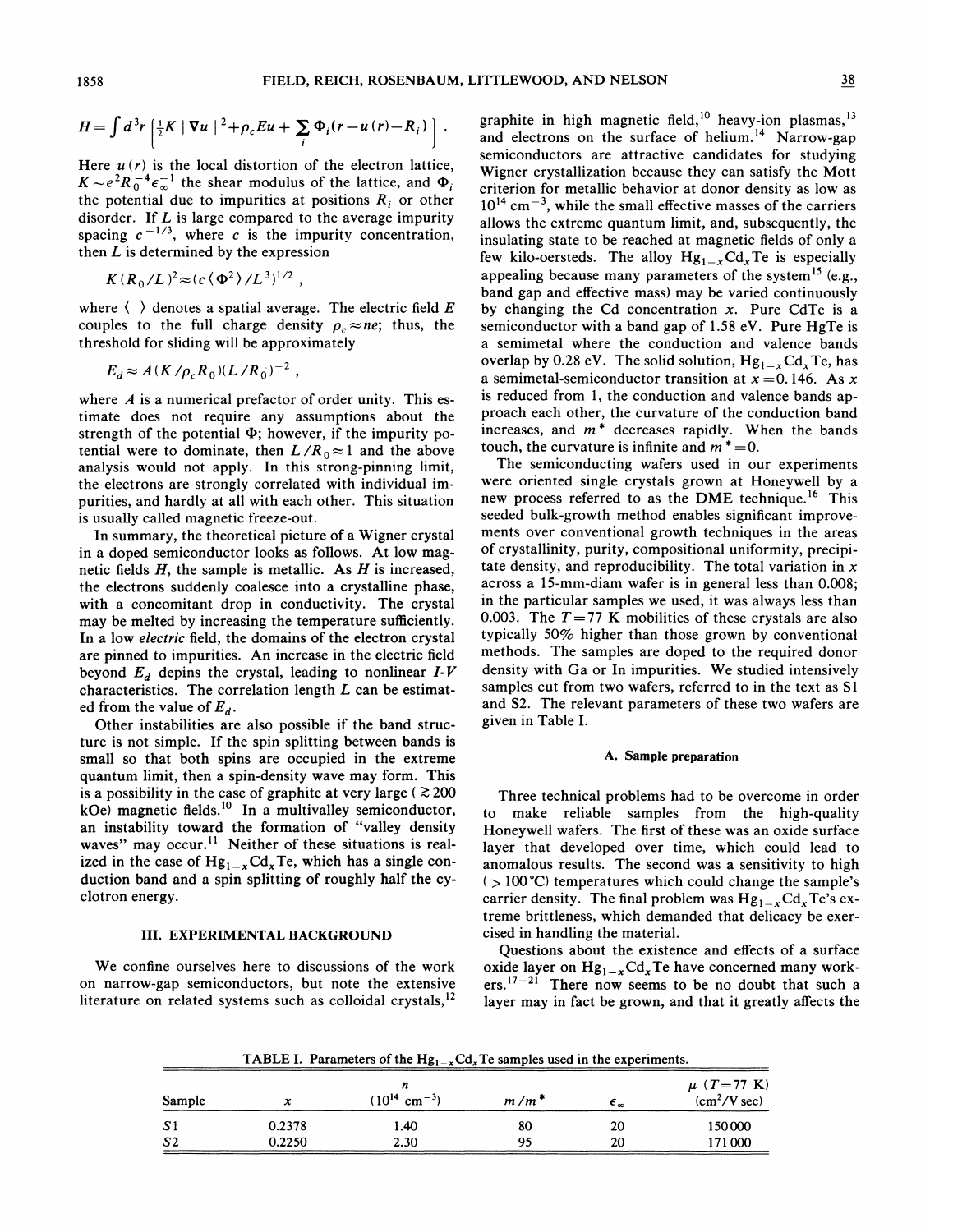low-temperature properties. Mullin and Royle<sup>17</sup> present data which show how a purposely induced layer introduces changes of sign in the low-temperature Hall coefficient of  $Hg_{1-x}Cd_xTe$ , and also show how proper surface treatment—in their case, etching the surface in a bromine bath —may be used to eliminate such anomalous behavior.

The electrical properties of  $Hg_{1-x}Cd_xTe$  can be influenced by high temperatures as well. It is believed that p-type conductivity in  $Hg_{1-x}Cd_xTe$  is due to acceptor levels caused by Hg vacancies. At high temperature, the volatile Hg may actually evaporate from the surface, leaving vacancies which eventually diffuse throughout the sample.<sup>22</sup> This effect may be large enough to change a crystal's doping from <sup>n</sup> to p type.

Finally, there is the problem of the crystal's extreme mechanical brittleness. The wafers are very difficult to cut without introducing small stress fractures invisible to the eye, which later cause the sample to break under the stresses of cooling to millikelvin temperatures. Any cutting or contacting method must be gentle enough not to introduce these small cracks.

In light of these concerns, samples were prepared in the following manner.

(i) The  $Hg_{1-x}Cd_xTe$  wafers were waxed to a holder and cut to shape (typically bars  $2\times0.5\times10$  mm<sup>3</sup>) on a South Bay Technology low-speed diamond saw. The cutting speed was limited to  $\sim$  10 in./s, and the wafer was waxed between a microscope slide and a cover slip, with pieces of glass slide surrounding the sample to provide support. The temperature of the wax was never allowed to exceed 100'C as measured by a thermocouple embedded in the wax.

(ii) The wax was removed with paint thinner. Mechanical wiping of the sample, while effective, too often caused cracking. Instead, the samples were dipped into three successive baths of hot (but again under 100'C) paint thinner for 10 min each, followed by a rinse in room-temperature methanol.

(iii) Correctly etching the samples was a particularly important step. The etch serves to remove the oxide layer which not only may obscure the physics, but makes it very difficult to attach good solder contacts. The sample was placed (using a polypropyline holder) in a bath of 10% (by volume) Br in methanol for 30—60 s, followed by a second bath in a 1% solution for the same length of time. It was then rinsed two or three times in pure methanol and, finally, in purified water. In all of these procedures, the cleanliness of the containers and the purity of the etchants is important. This method leaves a bright, clean surface receptive to soldering.

(iv) Pure indium solder contacts were attached to the surface or edge of the sample using a suitably modified FibraSonics ultrasonic soldering iron. The tip of the iron was turned down to a small point and replated with iron, and a Variac was installed in its power supply to lower the tip temperature to the melting point of indium. The sample was supported by suction to reduce strain and the soldering was done under a  $\sim$  40 $\times$  stereo microscope. Finally, 0.002-in.  $Au_{0.98}Sn_{0.02}$  wires were attached to the desired number of indium contacts in place.

## B. Method

Within minutes of preparation, samples were top loaded into an Oxford Instruments Model 200 helium dilution refrigerator and subsequently cooled to  $T=10$  mK. The ability to top load quickly into a cold high vacuum helped prevent the buildup of any oxide layer. Longitudinal and Hall resistivities were measured both by conventional five-probe and van der  $Pauw<sup>23</sup>$  methods, with the use of a lock-in technique at 16 Hz. The results were frequency independent up to a few hundred Hz. Samples could be mounted parallel to or perpendicular to the field of a 100-kOe superconducting solenoid which was typically ramped at 0.006 kOe/s at low T. Nonlinear  $I-V$ curves were obtained using both ac and dc methods. In the former, the sample current simply is supplied by the reference output of the Princeton Applied Research (PAR) 124A lock-in amplifier and deviations from linearity mark the effect. Unfortunately, the ac field averages over the depinning voltage, smearing the sharp threshold. The dc method corrects this problem by using a dc current through the sample with a small superimposed ac ripple (typically 5% of the maximum dc current). The PAR 124A with a 116 preamplifier then measures the differential resistance,  $dI/dV$ , directly.

## IV. RESULTS

Historically, magnetotransport measurements on the narrow-gap semiconductors  $Hg_{1-x}Cd_xTe$  and InSb have been a source of controversy. They have been variously interpreted as evidence for a magnetic-field-induced Mott transition,  $24$  electron localization into a Wigner lattice<sup>25,26</sup> or viscous electron fluid,<sup>27</sup> or magnetic freeze-ou of the free carriers.  $28-31$  We believe that our results allow a more definitive probe of the relative roles of electron correlation and disorder because of (i) higher-quality samples, (ii) a temperature range from millikelvin, well below the characteristic energies in the problem, to a few kelvin, comparable to both the electron-electron and electron-impurity interaction energies, and (iii) the observation of a nonlinear conduction process at electric fields of less than <sup>1</sup> mV/cm, analogous to phenomena studied in charge-density-wave compounds.

### A. The metal-insulator transition

In the presence of an increasing magnetic field, the electrons are confined to successively lower Landau levels. This is reflected experimentally by Shubnikov —de Haas oscillations, shown for sample  $S2$  oriented along  $H$ in Fig. 1. The extreme quantum limit, where all the electrons populate the lowest spin-polarized Landau level, has been reached by  $H \sim 1.5$  kOe. Once the system is in the extreme quantum limit, the Fermi wave vector  $k_F = 2\pi^2 n l^2$  is set by the magnetic length *l*, and the Fermi temperature drops with H as  $T_F = \frac{\hbar^2 k_F^2}{2m^* k_B}$  $=12/H^{2}(K)$  (S1) [37/H<sup>2</sup> (K) (S2)] for H in kOe. The potential-energy scale for electrons interacting with charged impurities is set by an effective Rydberg charged imputations is set by an energy exploring  $k_B T^* = \hbar^2 / 2m^* a_B^*^2$ ; here we have  $T^* \sim 4$  K (S1) [11 K (S2)] and  $a_B^* \sim 1000$  Å (S1) [850 Å (S2)]. Given that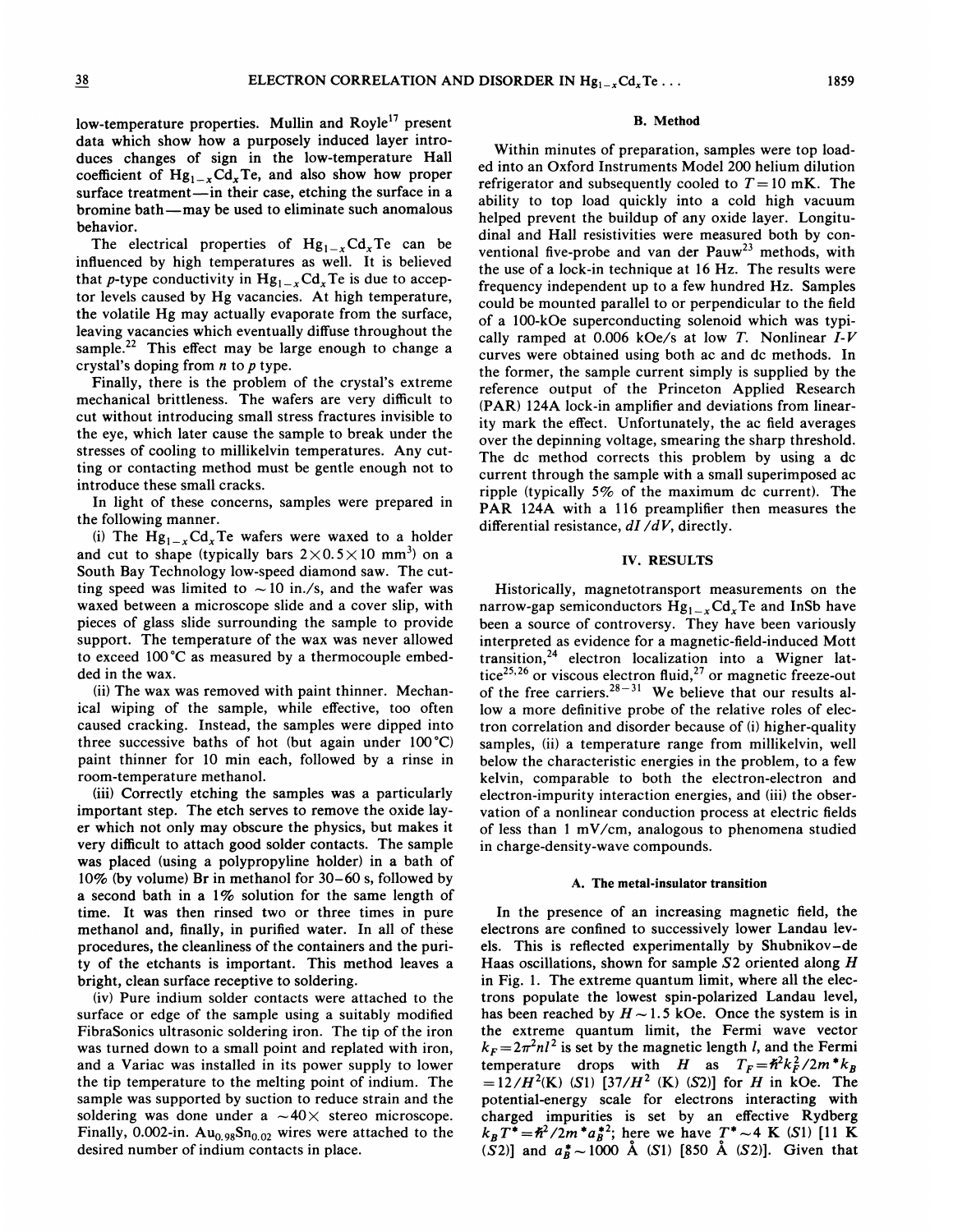$n^{1/3}a_B^* \approx 0.5$ , the Coulomb interaction between electrons is on a comparable energy scale to  $k_B T^*$ .

As the magnetic field is increased into the extreme quantum limit, the size of an electron wave packet shrinks in the direction transverse to the field. We observe a sharp rise in  $\rho_{zz}$ ,  $\rho_{xx}$ , and  $\rho_{xy}$  at critical magnetic field,  $H_c(T)$ , which marks the transition from metal to insulator. We reported<sup>32</sup> earlier the apparent three dimensional nature of this transition as indicated by the identical behavior (within a prefactor) near  $H_c$  of the conductivity parallel to and perpendicular to  $H$ . We follow the resistance along the magnetic field direction,  $R_{zz}$ , to higher  $H$  and  $T$  in Fig. 2. At any temperature, there are three regimes. At low magnetic field, the sample is metallic and the resistance is small. At a critical field,  $H_c$ , which is dependent on  $T$ , there is a sharp rise in the resistance associated with the onset of the insulating state. Finally, there is a third regime (seen most clearly at low T) where the rate of increase of the resistance slows for intermediate H, only to quicken again at highest field. We do not have a model for this complicated transport behavior, but the rapid rise of  $R_{zz}$  at high H argues against the presence of surface layer conduction which would act to saturate the resistance.

We also present the Hall resistivity,  $\rho_{xy}$ , as a function of  $H$  and  $T$  for  $S2$  in Fig. 3. The data were taken using a van der Pauw technique to avoid mixing in components of  $\rho_{xx}$  which is comparable in magnitude. At low field there is a gradual temperature-independent rise in  $\rho_{xy}$ , consistent with the simple metallic relation simple metallic relation  $d\rho_{xy}/dH = 1/nec$ . There is once again a sharp rise in  $\rho_{xy}$ at  $H_c(T)$ , which continues smoothly to the highest field measured,  $H=75$  kOe. The critical field determined from these  $\rho_{xy}$  curves is the same within 10% as that derived from  $\rho_{xx}$  or  $\rho_{zz}$  data. We determine  $H_c$  by the linear extrapolation of the  $\rho_{xy}$  curves to the temperatureindependent baseline, and we plot  $H_c$  as a function of T in Fig. 4. The solid line is a least-squares fit:  $H_c = 9.8 + 4.4$  T for T in K and  $H_c$  in kOe.

The linear dependence of  $H_c$  on T differs from the BCS-like dependence

$$
T_c = 1.14 T_F \exp[-(\pi/\phi_0)(T_F/T^*)^{1/2}]
$$

(here  $\phi_0$  is a number of order unity, weakly dependent on H) suggested by Fukuyama<sup>34</sup> for the phase boundary of a continuous charge-density-wave transition, and in good agreement with experiments on graphite at very high fields.<sup>10</sup> However, these calculations were performed in the weak-coupling limit  $T^*/T_F \ll 1$ , which is not appropriate here. In the strong-coupling limit, a much weaker than exponential dependence is expected $34$  and Gerhardts<sup>6</sup> finds  $T_c = (4\phi_0/\pi)(T_F/T^*)^{1/2}$ , giving  $T_c$  de *creasing* as  $1/H_c$  at high fields, which is also inconsister with our data. The assumption of a continuous chargedensity-wave transition is suspect in this system,  $6,35$  given that  $T_F/T_c \sim 1$ . A better starting point is to consider the melting transition of a Wigner crystal, which is likely to be first order.

The theory of Kleppman and Elliott<sup>5</sup> yields a value  $H_c \sim 4-5$  kOe (S2) [3-4 kOe (S1)] as the critical field needed to induce a Wigner transition. This is close to the 'value that one would obtain from taking  $n^{1/3}l = 0.2$  for a Mott insulator, and is within a factor of 2 of our data at  $T=0$ . Although no calculations for finite temperatures exist, if we estimate the melting temperatures to be  $\frac{1}{8}$  the cohesive energy per electron, we obtain  $dT_c/dH = 0.25$ K/kOe (0.3 K/kOe) for  $H_c(T=0) = 9.8$  kOe (6.5 kOe), close to the experimental value of 0.3 K/kOe (0.22 K/kOe).



FIG. 1. The resistance  $R_{zz}$  parallel to the magnetic field H direction, showing Shubnikov —de Haas oscillations in sample S2 at  $T=10$  mK. The extreme quantum limit has been reached by  $H \sim 1.5$  kOe.



FIG. 2. The metal-insulator transition driven by magnetic field  $H$  for  $S2$  at various temperatures  $T$ .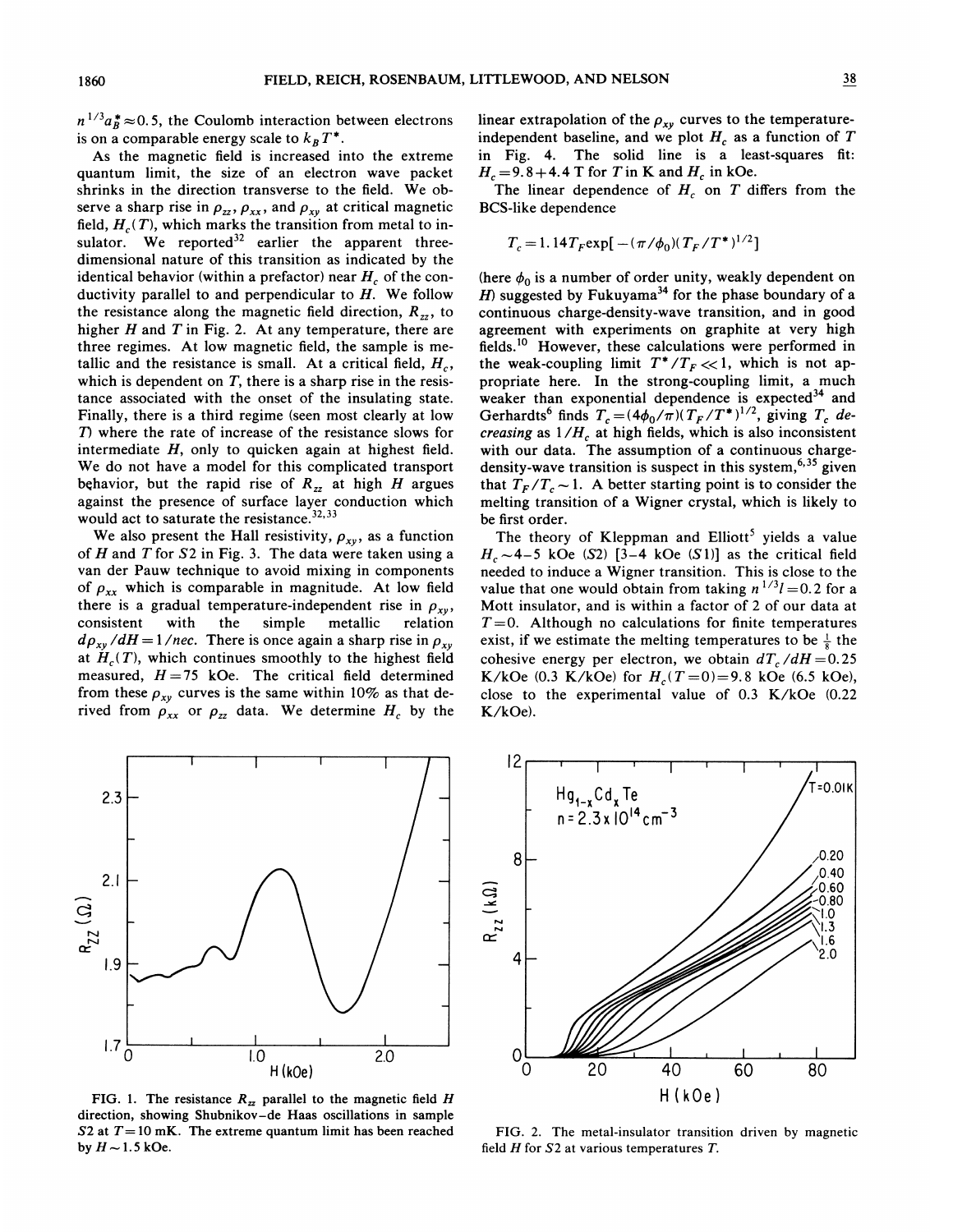

FIG. 3. The Hall resistivity  $\rho_{xy}$  through the metal-insulator transition for S2 at different temperatures.

Within the context of an electron lattice in magnetic field, we expect that a sample with low electron density will crystallize at a lower magnetic field than a sample with high n. The  $H_c$ -versus-T data from Hall-resistivity measurements<sup>32</sup> on S1 ( $n = 1.4 \times 10^{14}$  cm<sup>-3</sup>) fits a linear relation  $H_c = 6.5 + 4.5$  T for T in K and  $H_c$  in kOe. Comparing this to the fit for S2 ( $n = 2.3 \times 10^{14}$  cm<sup>-3</sup>), we



FIG. 4. The critical magnetic field  $H_c$  for the metal-insulator transition as a function of  $T$ , deduced from the linear extrapolation of  $\rho_{xy}$  to a temperature-independent background. The solid line is a least-squares fit to  $H_c = 9.8 \text{ kOe} + 4.4 \text{ T}$  (T in K), a form which naturally follows from the idea of a melting transition between electron crystal and correlated fluid.

find  $[H_c(S1)]/[H_c(S2)] = 0.67$ . This compares favorably to the ratio 0.6l obtained from the theory of Kleppman and Elliott. $5,35$ 

At high magnetic field, the cohesive energy of a Wigner lattice should tend towards a constant' given by 1.79 $k_B T^*/r_s$ , where  $4\pi r_s^3 = 1/na_B^{*3}$ . In sample S2, this would lead to a saturation of  $T_c$  at about 2 K in high H. We see the beginning of such a saturation in the highesttemperature points of Fig. 4, This is a regime where thermal fluctuations dominate any quantum-mechanical effects. We plot in Fig. 5  $T_c$  as a function of H to almost 100 kOe. The critical fields,  $H_c$ , were determined here from the points of maximal slope in Fig. 2, a technique which is more reliable at high  $T$  than extrapolation, but which overestimates the true values at all T.

Figure 5 represents a phase diagram for the  $Hg_{1-x}Cd_{x}Te$  system in magnetic field at finite temperature. The data points lie on the phase boundary between a high-T-low-H correlated electron fluid, and a low- $T$ -high- $H$  electron solid. It emphasizes the importance of millikelvin temperatures for studying the properties of the electron solid.

Nimtz et  $al.^{36}$  have argued that the linear relation  $H_c \propto T$  found at millikelvin temperatures is the low-T extension of their measurements of a critical magnetic field for the onset of activated magnetotransport in the electron liquid. We maintain that these are very different physical processes,  $37$  and we plot in Fig. 6 their data from Ref. 36 on our phase diagram, Fig. 5. We see explicitly that the critical behavior of the electron solid does not continue linearly to  $T = 10$  K, but saturates at  $T \sim 2$  K, as discussed above. Nimtz et al. are measuring the properties of the correlated fluid at kelvin temperatures, as distinct from the behavior of the electron solid at millikel-



FIG. 5. The  $H$ -T phase diagram for  $S2$  as determined by the points of maximal slope in  $R_{zz}$  vs  $H$  (Fig. 2). The dashed line is a guide to the eye, separating a high- $T$ -low- $H$  electron liquid from a low-T-high- $H$  electron solid. Millikelvin temperatures are essential for studying correlation and disorder in the solid.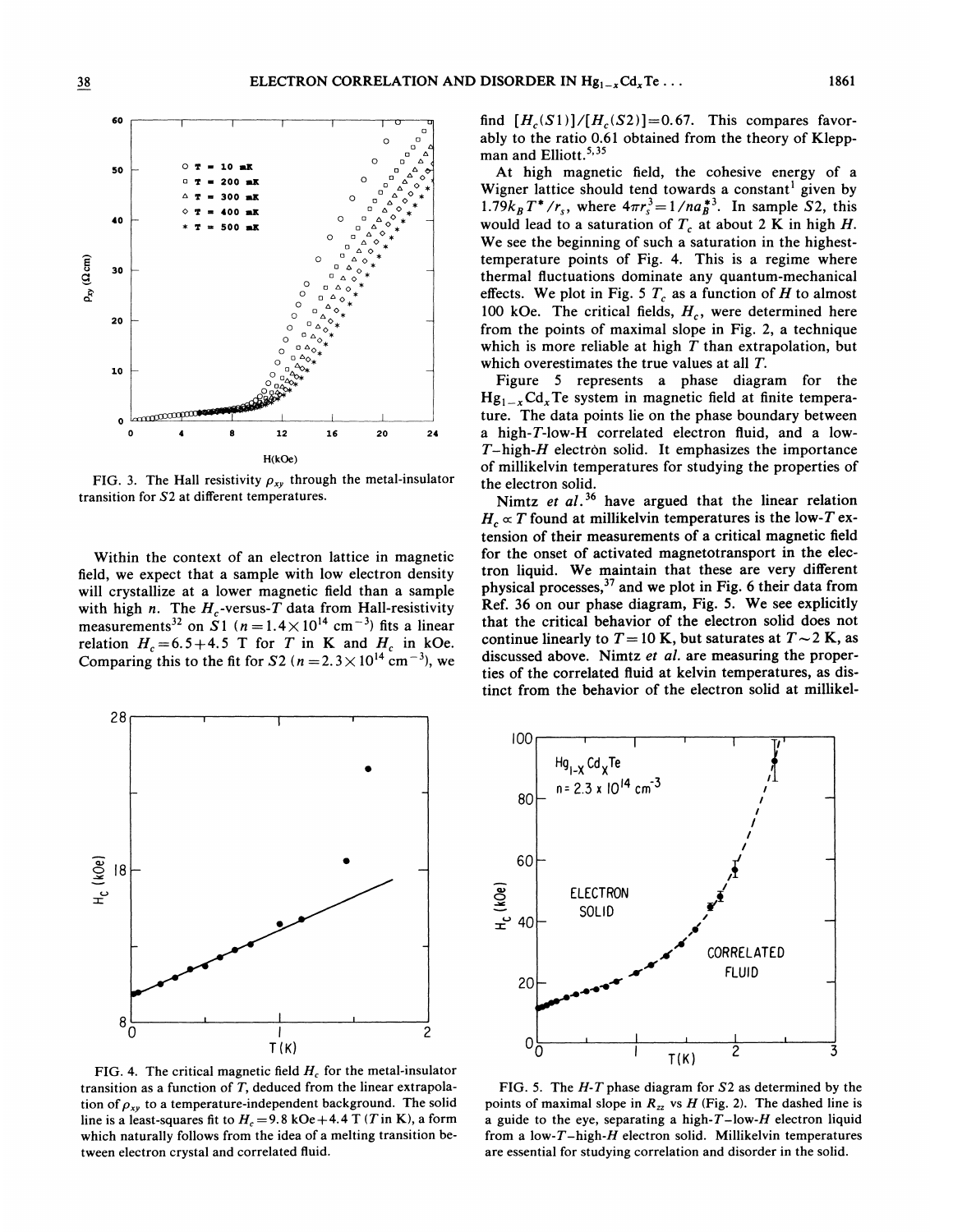vin. Finally, we reiterate that the linear relation,  $H_c \propto T$ , follows naturally from the idea of a melting transition between Wigner crystal and correlated fluid.

#### B. Nonlinear I-V characteristics

The nature of the insulating state can only be inferred from the Ohmic magnetotransport measurements discussed above. We turn to the charge-density-wave analogy for a more direct probe of the relative roles of electron order and impurity disorder at high  $H$  and low  $T$ . We plot in Fig. 7 the non-Ohmic response of  $S2$  for  $E < 1$ mV/cm. At  $T=10$  mK and  $H=27$  kOe, the sample is firmly in the electron solid portion of the phase diagram (Fig. 5).

The data in the top half of the figure were obtained through a direct measurement of the differential resistance, while the Ohmic portion,  $V/R_0$ , has been subtracted from the curve in the bottom half. In both cases, deviations from zero represent non-Ohmic character and an increase in the conductivity. The electric field for the onset of the nonlinear conduction process is well defined by the dc method, but observable by either method.

We posit that the sharp threshold at such a small electric field is analogous to the depinning field observed<sup>38</sup> in charge-density-wave compounds and associate the nonlinear conductivity with the sliding of electron crystal domains. We have previously<sup>39</sup> ruled out heating as the cause for the behavior observed in Fig. 7 and, in fact, we observe a second region (at the same  $H$  and  $T$ ) of non-Ohmic behavior which is simple  $I^2R$  heating at  $\sim 10^4$ times the power level here.



FIG. 6. The phase diagram of Fig. <sup>5</sup> expanded to show the region (shaded, Ref. 36) in which Nimtz et al. have defined a critical magnetic field by the onset of activated magnetotransport. Their measurements probe the properties of the correlated fluid; our  $H_c$  defines the transition from electron solid to fluid and saturates at  $T \sim 2$  K.



FIG. 7. The onset of nonlinear conduction in the insulator at a threshold electric field  $E_d < 1$  mV/cm. The dc and ac methods are described in the text. The tiny  $E_d$  indicates a collective effect; we estimate a correlation length for the electron crystal by analogy to theory<sup>9</sup> for charge-density-wave compounds.

We believe that impact ionization of the electrons is an untenable explanation as well. At  $T \sim 1$  K and  $H = 0$ , impact ionization has been observed<sup>40</sup> in similar stoichiometry  $Hg_{1-x}Cd_xTe$  at threshold electric fields of 15 V/cm. Here we measure a depinning field,  $E_d$ , 5 orders of magnitude smaller and we have found<sup>39</sup> only a very weak temperature dependence to  $E_d$  for  $10 < T < 200$  mK. Finally, we note that the nonlinear



FIG. 8. Magnetic field  $H$  dependence of the threshold electric field for depinning,  $E_d$ , for S2 at  $T=10$  mK. Solid circles (open circle) were determined via the ac (dc) method. The solid line is a guide to the eye, but follows an  $H^{4/3}$  dependence for  $H > 20$  kOe (see text).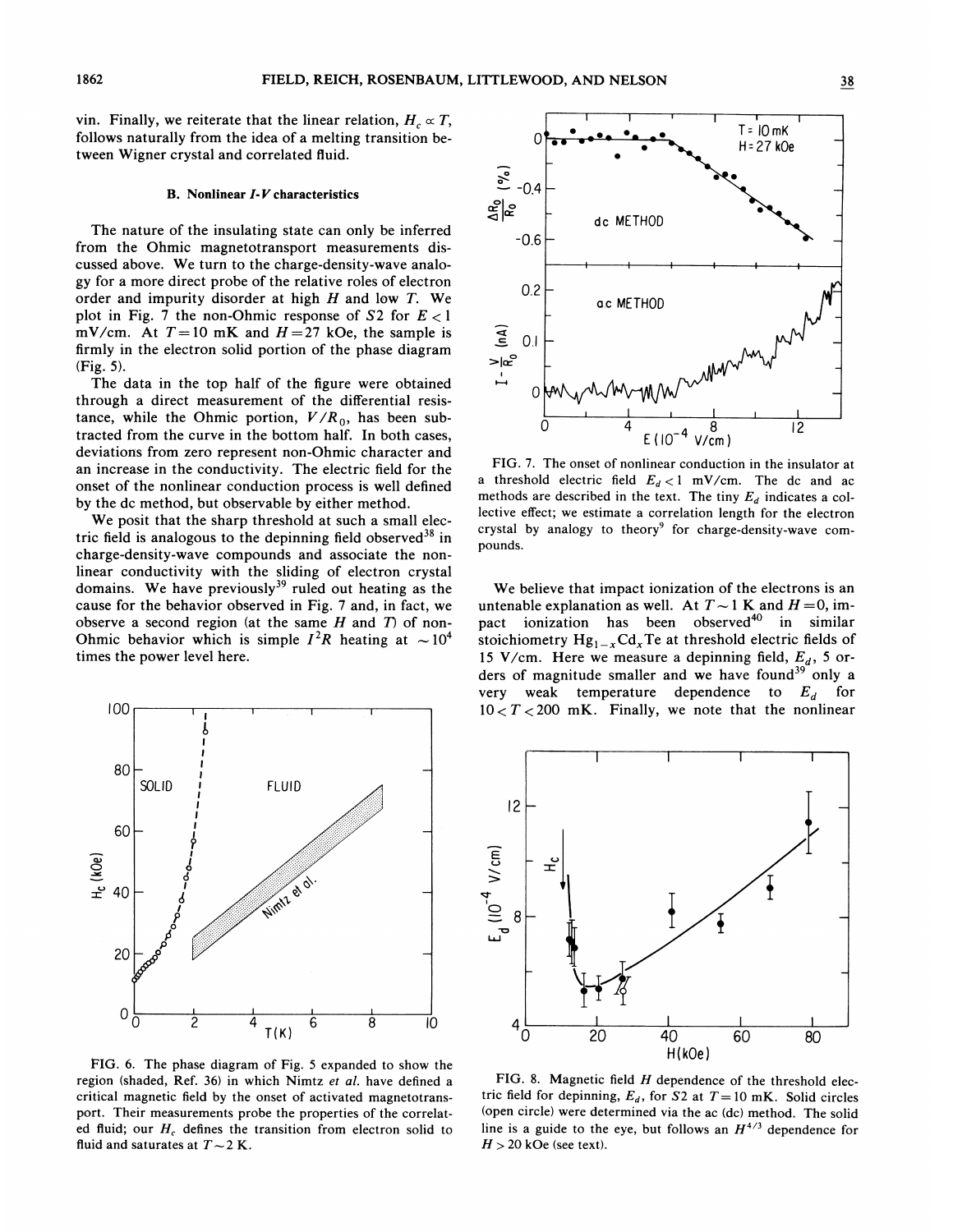conduction region in both  $S1$  and  $S2$  is accompanied by a large increase in the noise, similar to results $^{38}$  on sliding charge-density-wave compounds.

The very low electric fields for the onset of nonlinear conductivity  $[E_d = 6 \times 10^{-4} \text{ V/cm } (S2); 3 \times 10^{-4} \text{ V/cm }$  $(S1)$ ] cannot be accounted for by the field ionization of single electrons from impurities. If we apply the scaling approach<sup>9</sup> for the depinning of a charge-density wave outlined in the theory section above, then we find  $L/R_0 \sim 150$  (S2) [ $\sim$  200 (S1)] at  $H = 27$  kOe and  $T = 10$  $mK$ . The electrons remain correlated over a few hundred lattice spacings,  $n^{-1/3}$ , which gives a correlation length of tens of micrometers. We find  $[E_d(S1)]/[E_d(S2)]$ <br>  $\sim$  0.5 at low T and for any  $H > H_c$ . The larger depinning field (smaller correlation length) in S2 is presumably a function of the greater disorder introduced by a higher donor density. We also find that the change in conductivity upon depinning is a factor of 3 lower in S2 than in S1. The correlated electron domains may find it more difficult to slide over a larger concentration of ionized impurities, but any quantitative treatment of the ratio of the nonlinear to the linear conductivity must involve a detailed understanding of the relaxation mechanisms of the different conduction processes present.

We can go beyond the mere analogy to chargedensity-wave systems because of the extra experimental parameter in the  $Hg_{1-x}Cd_xTe$  case: magnetic field. We plot in Fig. 8 the variation in  $E_d$  with H at  $T=10$  mK for S2. The arrow marking  $H_c$  was determined independently from the Hall resistivity (Fig. 3).

Figure 8 allows us insight into the different regimes of the electron (poly)crystal. At  $H \sim H_c$  the elastic modulus  $K$  presumably is reduced by fluctuations, and since  $E_d \propto K^{-3}$ , the depinning field rises as  $H_c$  is approached from above. The domains are "squishy" and a large electric field is required to make them slide in concert. As  $H$  is increased, the crystal becomes stiffer, the correlation length increases, and  $E_d$  decreases. At sufficiently high  $H$ , however, the electron-impurity interaction will dominate as the electron wave function shrinks and it is affected more strongly by the random potential. The correlated regions become smaller and  $E_d$  increases again; for  $H \rightarrow \infty$  the system must reach magnetic freeze-out. If  $\Phi$  scales with magnetic length as  $I^{-2/3}$ , as is the case for an electron bound in a Coulomb well, then  $E_d \propto l^{-8/3} \propto H^{4/3}$ . The solid line in Fig. 8 follows an  $H^{4/3}$  law for  $H > 20$  kOe.

## V. CONCLUSIONS

To good measure, the debate about the meaning of magnetotransport measurements on narrow-gap semiconductors has been polarized between advocates of Wigner crystallization and proponents of magnetic freeze-out. Yet, the energy scales for electron-electron and electronimpurity interactions are similar. We believe that both correlation and disorder must be considered in analyzing the data, and we discover a nonlinear conduction process in the magnetic-field-driven insulating state which allows us to quantitatively account for the relative role of interactions and randomness through the determination of a correlation length for the electron lattice. We explicitly map out the  $H - T$  phase diagram for the melting of the electron (poly)crystal and find a linear relation between critical field and temperature which follows from the theory for a Wigner crystal in magnetic field. The critical field saturates at a few kelvin, demonstrating that millikelvin temperatures are essential for studying the properties of the electron solid.

A brief summary of our picture is as follows. At any temperature less than the Landau-level splitting, there will be a crossover from delocalized electronic states to a highly correlated electron fluid at a typical magnetic field such that  $n^{1/3}l \sim 0.2$ . At sufficiently low temperature, e.g.,  $T \sim 0.2T^*/r_s$  reached in our dilution refrigerator, the electrons solidify. The system balances the effects of electron ordering and disorder by forming domains. Although the large size of the electron wave packets helps average over the random potential, even weak disorder is sufficient to pin the correlated regions of electrons to the underlying crystal by introducing fluctuations on a length scale  $\gg n^{-1/3}$ . In analogy to depinning experiments on charge-density-wave compounds, we find nonlinear  $I-V$ characteristics for  $E < 1$  mV/cm which imply a correlation length  $L \sim 200n^{-1/3}$ . The electrons appear to order on a length scale of tens of micrometers. At the same time, the disorder permits donor-bound electrons, with likely concentrations on domain walls. Vacancies propagating along these domain boundaries<sup>26</sup> may also contrib ute to the unusual transport properties at high  $H$  and low T.

Recent measurements of cyclotron resonance<sup>41,42</sup> in similar samples to ours have shown sharp transitions which have been interpreted in terms of hydrogenically bound impurity states with a concentration comparable to the total carrier concentration  $n$ . Sharp resonances would also be expected even in a perfect crystalline arrangement of electrons because the carriers are localized, although the dependence of the transition energy on magnetic field will be different from the  $H^{1/3}$  dependence in the case of a hydrogenic donor. The field dependence in the case of the Wigner crystal has not been calculated to our knowledge, and depends in detail on the form of the wave function. Yet, a gradual increase in the transition energy with field as the electrons become more tightly bound is to be expected. Given that the localizing potential certainly does not diverge as  $1/r$ , we suspect that the behavior might easily mimic that of a hydrogenic donor with a large central-cell correction, the form used by Choi et  $al.$ <sup>42</sup> to fit their data. Furthermore, to complicate the interpretation, the disorder which is present in a system with a finite correlation length provides additional sites for actual electron-impurity orbits.

### ACKNOWLEDGMENTS

The work at The University of Chicago was supported by the National Science Foundation under Grant No. DMR85-17478. One of us (T.F.R) acknowledges support from the Alfred P. Sloan Foundation.